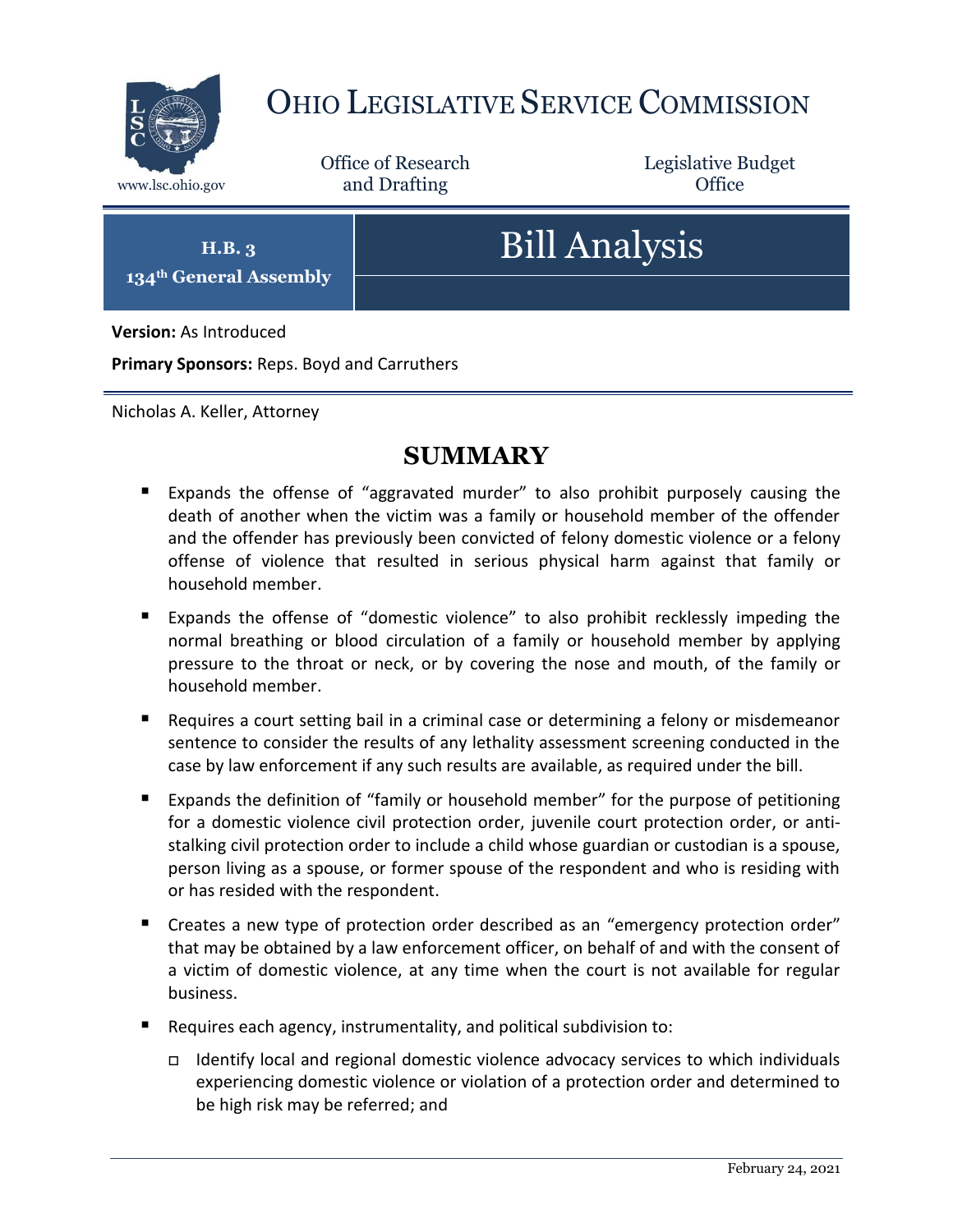- Adopt written policies and procedures for the peace officers to follow in screening alleged incidents of domestic violence and alleged incidents of violating a protection order for referral to local or regional domestic violence advocacy services.
- Expands the types of domestic violence-related training that must be included in peace officer biennial professional training.
- Requires the Attorney General to adopt rules to require that peace officer basic training include training on evidence-based lethality assessment screening tools.
- Expands existing civil immunity related to domestic violence arrests and seizures by peace officers so that it also applies to create immunity related to civil actions against a state officer or employee under the Court of Claims Law.
- **E** Creates the Domestic Violence Prosecution Study Committee.
- Encourages prosecuting attorneys, in domestic violence-related cases, to consider the totality of the circumstances, review all evidence in the case, and resist seeking voluntary dismissal or no contest based solely on the victim's wishes, unless justice demands otherwise.
- Requires the Superintendent and Troopers of the Ohio State Highway Patrol to arrest and detain, until a warrant can be obtained, a person found violating state law within the limits of the Superintendent's or Trooper's territorial jurisdiction.
- Requests the Supreme Court to review the Ohio Evidence Rules to consider how the Rules may better aid victims of domestic violence without diminishing the fundamental fairness to alleged perpetrators of domestic violence.
- Names the bill "Aisha's Law."
- Makes an appropriation.

## **TABLE OF CONTENTS**

| Juvenile court protection orders and civil anti-stalking and sexually oriented offense-related |  |
|------------------------------------------------------------------------------------------------|--|
|                                                                                                |  |
|                                                                                                |  |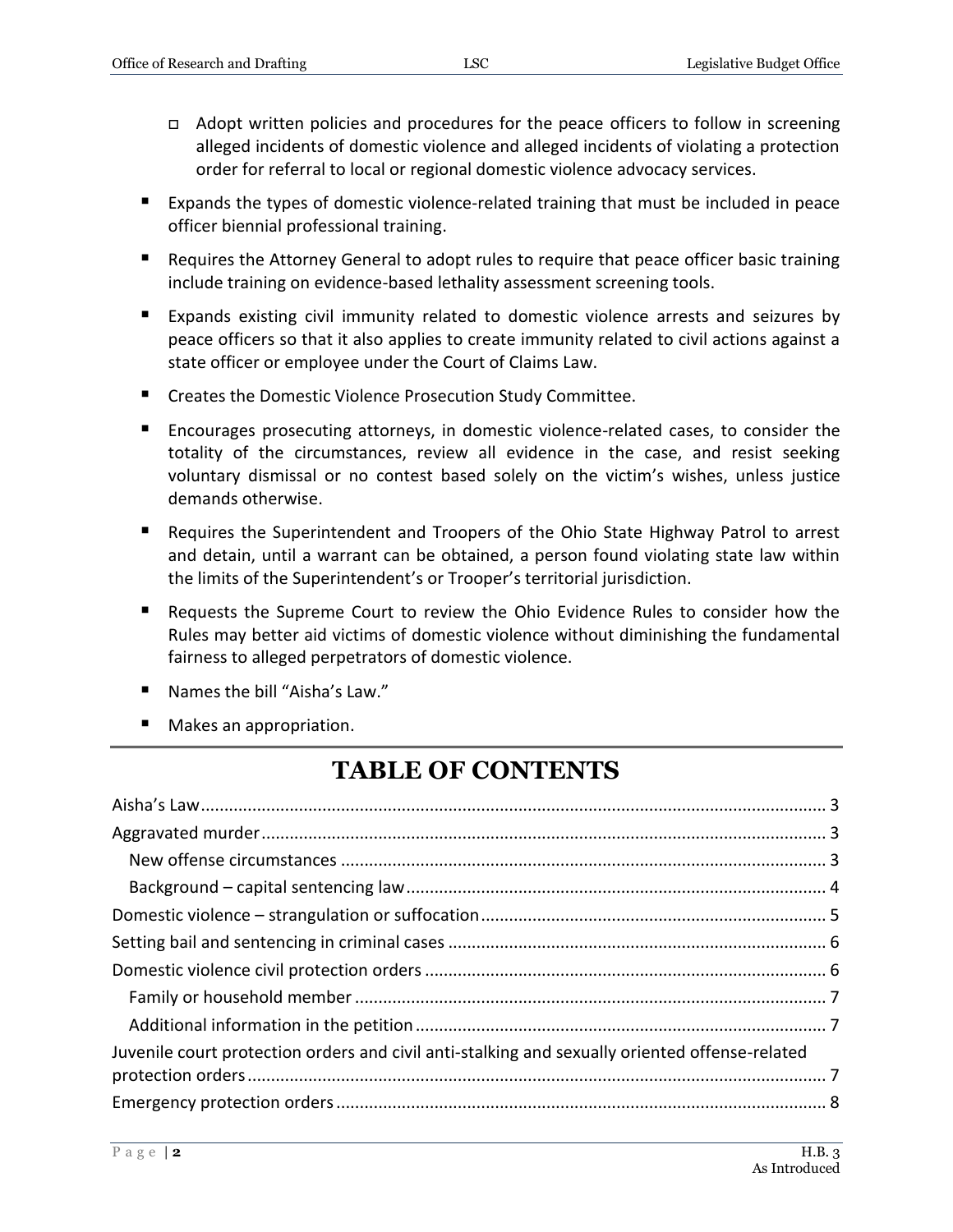## **DETAILED ANALYSIS**

## <span id="page-2-0"></span>**Aisha's Law**

The bill is entitled "Aisha's Law." 1

## <span id="page-2-1"></span>**Aggravated murder**

## <span id="page-2-2"></span>**New offense circumstances**

The bill expands the offense of "aggravated murder" to also prohibit, in addition to the currently prohibited conduct, purposely causing the death of another under certain domestic violence circumstances. Under the bill's new prohibition, a person commits aggravated murder if the person purposely causes the death of another when the victim was a family or household member of the offender, and the offender has previously been convicted of domestic violence when the offense was a felony and resulted in serious physical harm or a felony offense of violence resulting in serious physical harm against that family or household member. Under

 $<sup>1</sup>$  Section 5.</sup>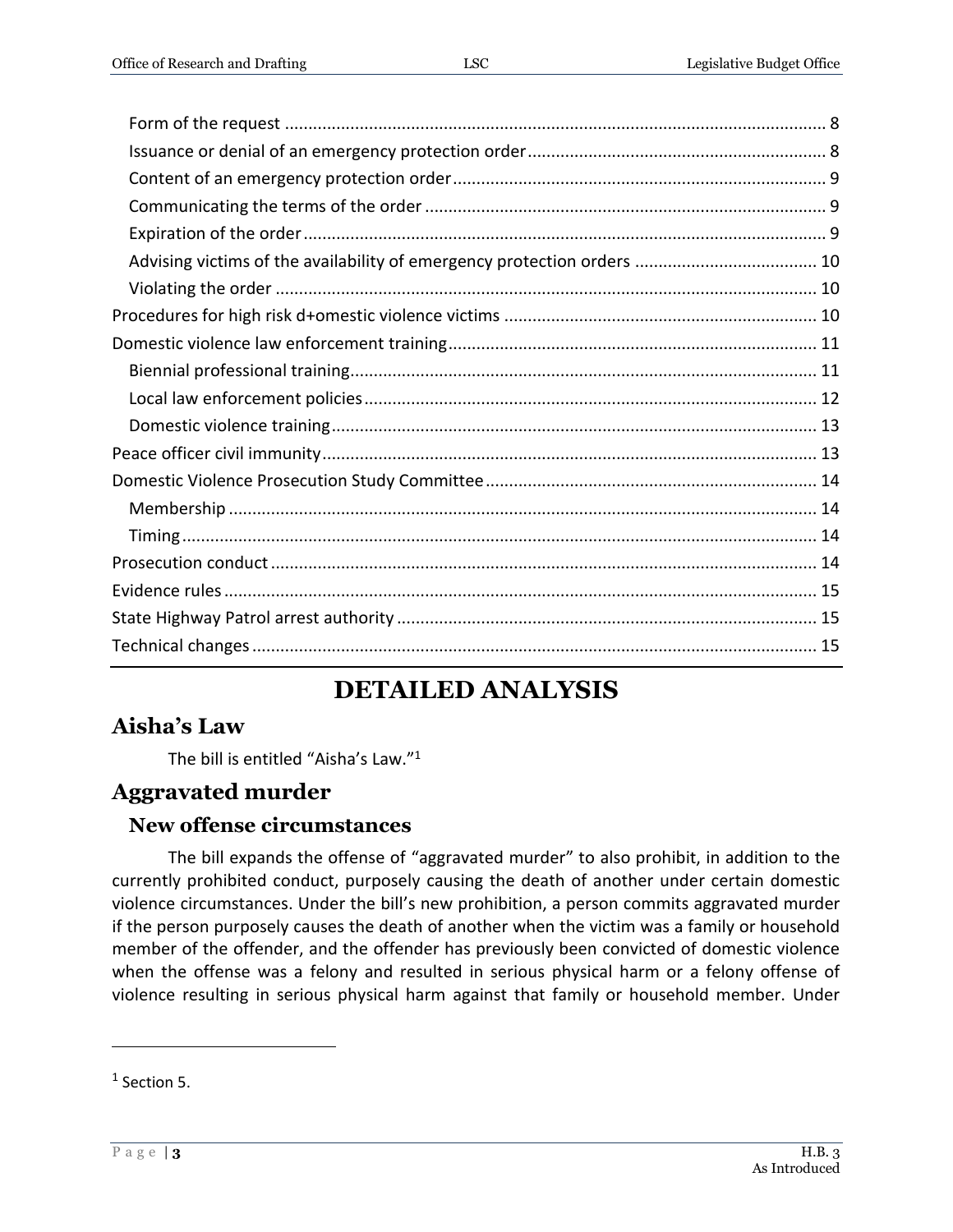existing law, unchanged by the bill, aggravated murder is punishable by a sentence of death or life imprisonment, determined under special sentencing provisions described below in "**Background – capital sentencing law**." <sup>2</sup> The bill does not change any of the current prohibitions under the offense of aggravated murder.

For purposes of the expanded aggravated murder offense: $3$ 

- "**Family or household member**" means:
	- □ Any of the following who is residing with or has resided with the offender:
		- A spouse, person living as a spouse, or former spouse of the offender;<sup>4</sup>
		- $\div$  A parent, a foster parent, or a child of the respondent, or another person related by consanguinity or affinity to the offender;
		- A parent or a child of a spouse, person living as a spouse, or former spouse of the offender, or another person related by consanguinity or affinity to a spouse, person living as a spouse, or former spouse of the offender;
		- A child whose guardian or custodian is a spouse, person living as a spouse, or former spouse of the offender.
	- $\Box$  The natural parent of any child of whom the respondent is the other natural parent or is the putative other natural parent.
- "**Person living as a spouse**" means a person who is living or has lived with the offender in a common law relationship, who otherwise is cohabiting with the offender, or who otherwise has cohabited with the offender within five years prior to the date of the alleged occurrence of the act in question;
- A "**child**" is a person under 18 years old;
- A "**custodian**" is an individual with legal custody of a child; and
- A "**guardian**" is an individual granted authority by a probate court to exercise parental rights over a child to the extent provided in the court's order and subject to the residual parental rights, privileges, and responsibilities of the child's parents.

## <span id="page-3-0"></span>**Background – capital sentencing law**

Under existing law, unchanged by the bill, the only situations in which a person may face a sentence of death are when the person is convicted of the offense of "aggravated murder," or the offense of "terrorism" when the most serious offense comprising the terrorism is

 $2$  R.C. 2903.01(G).

 $3$  R.C. 2903.01(I)(5), (6), and (7), by reference to R.C. 3109.51, not in the bill and 3113.31.

<sup>&</sup>lt;sup>4</sup> References to "respondent" in the definition result from the definition's location within another statute and should probably be to "defendant" to reflect the criminal nature of the proceedings.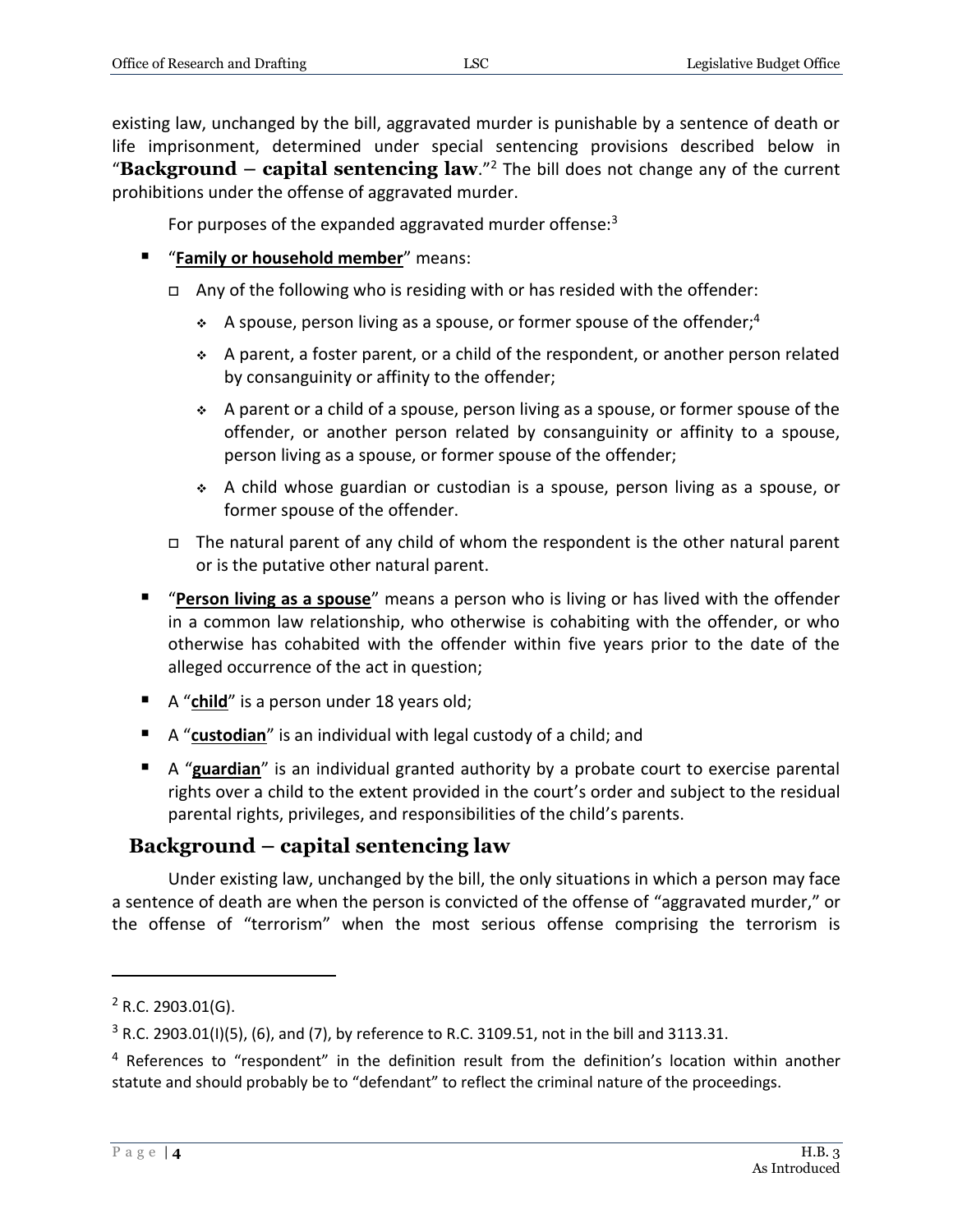aggravated murder, and of a specification of an "aggravating circumstance."<sup>5</sup> If a person is convicted of the offense but no aggravating circumstance specification, the court must sentence the person to life imprisonment with parole eligibility after serving 20 years of imprisonment or a special type of sentence of life imprisonment under the Sexually Violent Predator Law.<sup>6</sup> If a person is convicted of the offense and one or more aggravating circumstance specifications, the trial jury and trial judge or, if the person was not tried by a jury, the three-judge panel that tried the case conducts a sentencing hearing to determine the sentence to impose on the person. If the person was tried by a jury, the person may be sentenced to death only if the trial jury determines at the hearing in accordance with specified procedures that the aggravating circumstances the person was convicted of committing outweigh all mitigating factors in the case and recommends a sentence of death and the trial judge makes the same determination at a separate hearing. If the trial jury does not make that determination and recommend a sentence of death, the trial judge may not impose a sentence of death. If the person was tried by a three-judge panel, the person may be sentenced to death only if the panel determines at the hearing in accordance with specified procedures that the aggravating circumstances the person was convicted of committing outweigh all mitigating factors in the case. If the trial jury and trial judge, or the three-judge panel, does not sentence the person to death, it must sentence the person to life imprisonment without parole, life imprisonment with parole eligibility after serving 30 full years of imprisonment, life imprisonment with parole eligibility after serving 25 full years of imprisonment, or a special type of sentence of life imprisonment under the Sexually Violent Predator Law.<sup>7</sup>

## <span id="page-4-0"></span>**Domestic violence – strangulation or suffocation**

The bill expands the offense of "domestic violence" to also prohibit, in addition to the currently prohibited conduct, recklessly impeding the normal breathing or blood circulation of a family or household member by applying pressure to the throat or neck, or by covering the nose and mouth, of the family or household member.<sup>8</sup> Violation of this new domestic violence prohibition generally is a third degree felony, but becomes a second degree felony if the offender previously was convicted of the offense of domestic violence or of two or more "offenses of violence."<sup>9</sup> Existing law, unchanged by the bill, defines the term "family or household member" for purposes of the offense,<sup>10</sup> and also defines the term "offense of violence" for purposes of the Revised Code.<sup>11</sup>

 $\overline{a}$ 

 $11$  R.C. 2901.01, not in the bill.

<sup>5</sup> R.C. 2929.02 and 2909.24, not in the bill.

 $6$  R.C. 2929.022(B).

<sup>7</sup> R.C. 2929.02, 2929.03, and 2929.04, not in the bill.

 $8$  R.C. 2919.25(D) with conforming changes in 2929.13(F)(17) and 2929.14(A).

 $9$  R.C. 2919.25(E)(6) and (7).

 $10$  R.C. 2919.25(J).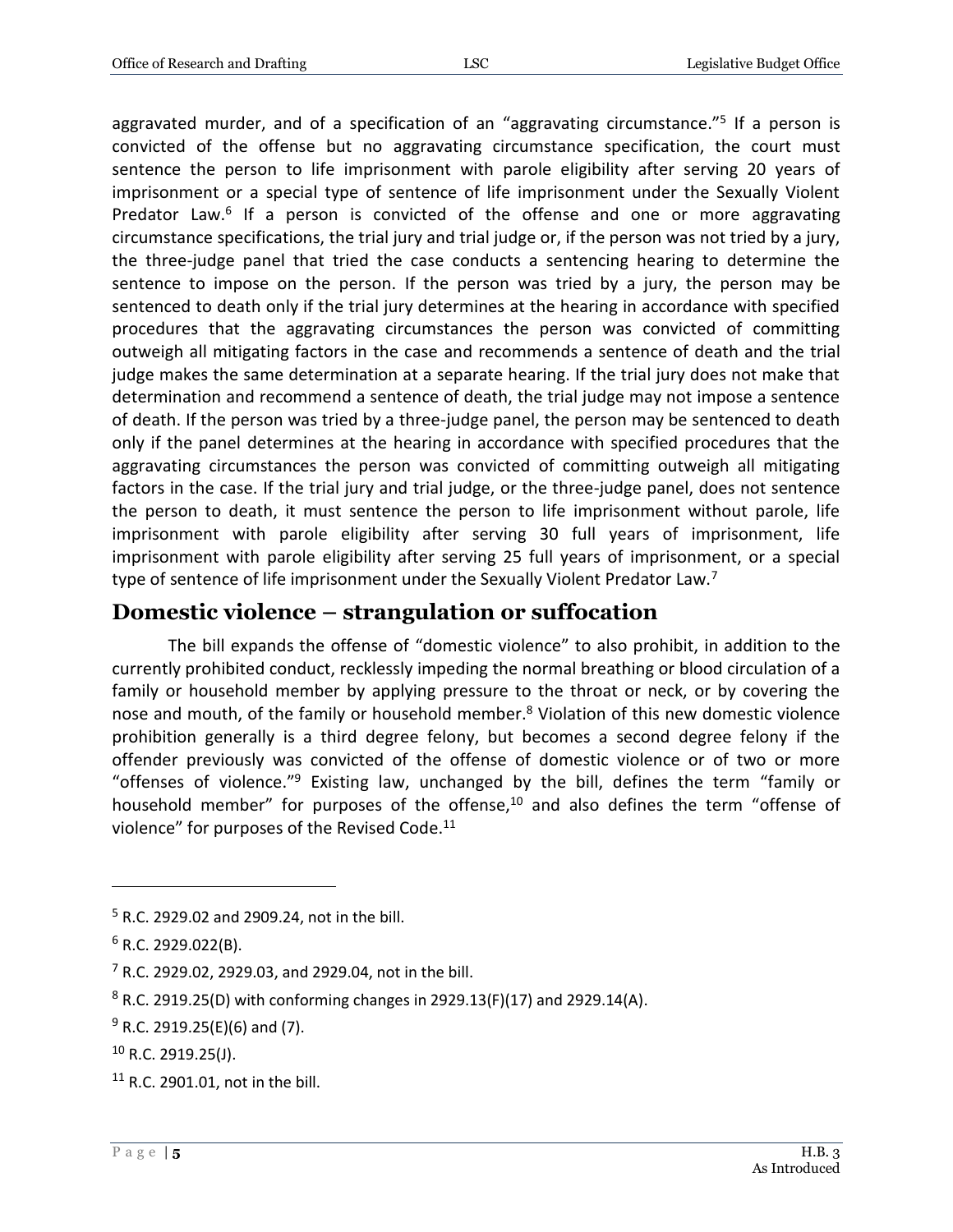It is not required in a prosecution under the bill's strangulation or suffocation prohibition to allege or prove that the family or household member who is the victim suffered physical harm or serious physical harm or visible injury or that there was an intent to kill or protractedly injure the family or household member.<sup>12</sup>

It is an affirmative defense to a charge of domestic violence under the bill's strangulation or suffocation prohibition that the act was done to the family or household member as part of a medical or other procedure undertaken to aid or benefit the victim.<sup>13</sup>

While the bill specifies that prosecution for domestic violence and any other offense is not precluded for conduct prohibited under the offenses, it stipulates that if an offender is convicted of or pleads guilty to domestic violence and also is convicted of or pleads guilty to felonious assault, aggravated assault, or assault based on the same conduct involving the same victim that was the basis of the domestic violence violation, the two offenses are allied offenses of similar import, subject to merger under existing law so that the person may be sentenced for only one of the offenses.<sup>14</sup>

## <span id="page-5-0"></span>**Setting bail and sentencing in criminal cases**

Existing statutory provisions address the setting of bail in criminal cases<sup>15</sup> (other bailrelated provisions are located in Criminal Rule 46) and the procedures to be followed in sentencing a person convicted of a criminal offense.<sup>16</sup> The bill requires a court setting bail in a criminal case or determining a felony or misdemeanor sentence to consider the results of any lethality assessment screening conducted in the case by law enforcement if any such results are available, as required under "**Local law enforcement policies**," below.<sup>17</sup>

## <span id="page-5-1"></span>**Domestic violence civil protection orders**

Existing law provides a mechanism for the issuance of a civil protection order against a respondent for the protection of a person who is a family or household member of the respondent or who is a person with whom the respondent is or was in a dating relationship, and against whom the respondent engaged in domestic violence (a currently defined term). A person may seek relief under the mechanism on the person's own behalf, or any parent or adult household member may seek relief under the mechanism on behalf of any other family or household member.<sup>18</sup>

 $\overline{a}$ 

<sup>18</sup> R.C. 3113.31.

 $12$  R.C. 2919.25(G).

<sup>13</sup> R.C. 2919.25(H).

<sup>14</sup> R.C. 2919.25(I); see R.C. 2941.25, not in the bill.

<sup>15</sup> R.C. 2937.23.

<sup>16</sup> R.C. 2929.11 to 2929.28, not in the bill except for R.C. 2929.12 to 2929.14 and 2929.22.

 $17$  R.C. 2937.23(A)(3), 2929.12(G), and 2929.22(B)(1)(h).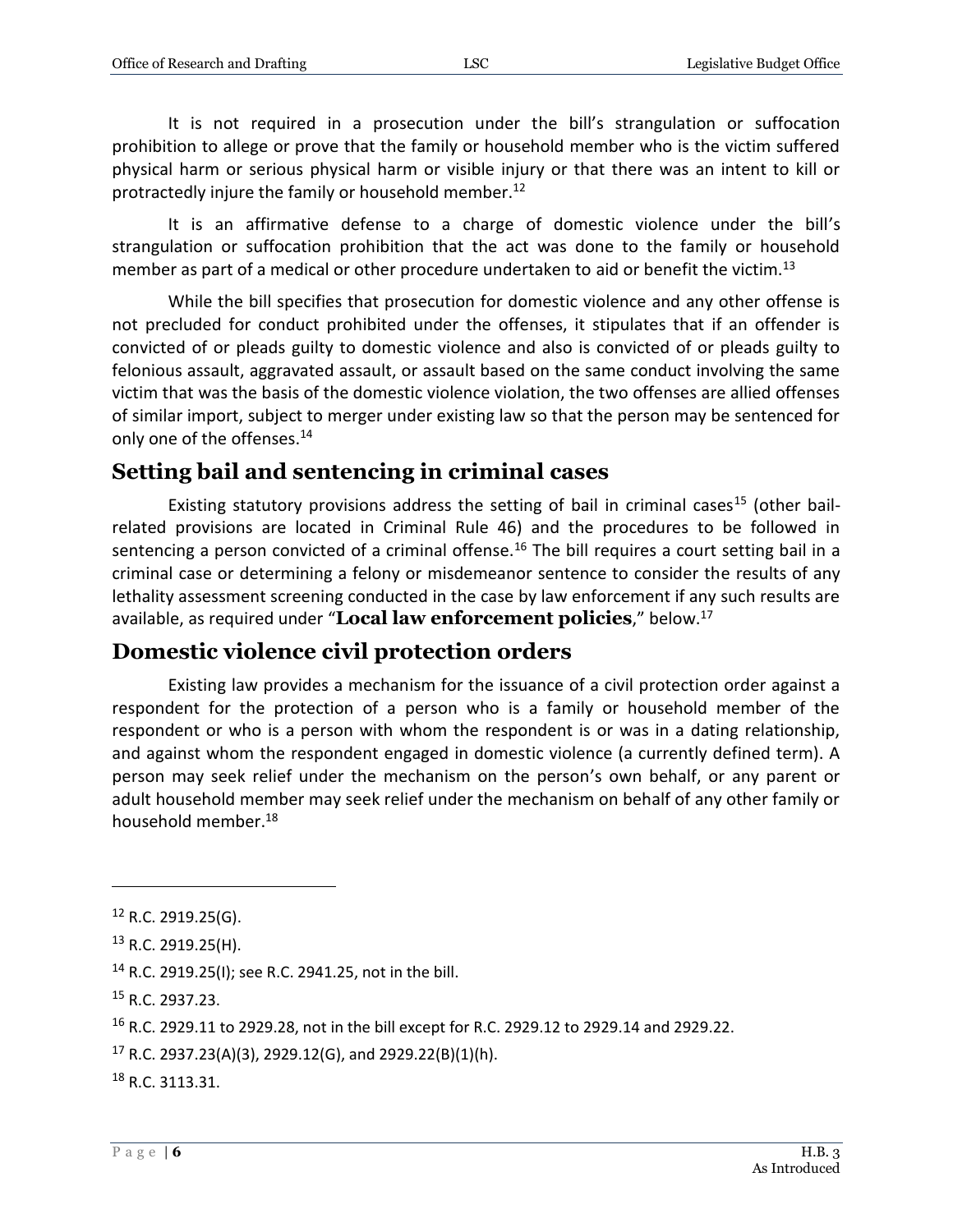#### <span id="page-6-0"></span>**Family or household member**

The bill expands the definition of "family or household member" that applies under the mechanism to also include, in addition to the persons currently covered under the definition, a child whose guardian or custodian is a spouse, person living as a spouse, or former spouse of the respondent and who is residing with or has resided with the respondent. As a result, a guardian or custodian of such a child who is a parent or adult household member may petition for a domestic violence civil protection order on behalf of such a child.<sup>19</sup>

For purposes of this provision, a child is a person under 18 years old, a custodian is an individual with legal custody of a child, and a guardian is an individual granted authority by a probate court to exercise parental rights over a child to the extent provided in the court's order and subject to the residual parental rights, privileges, and responsibilities of the child's parents.<sup>20</sup>

## <span id="page-6-1"></span>**Additional information in the petition**

The bill also allows the petitioner for a domestic violence civil protection order to include in the petition an allegation that the respondent has previously engaged in domestic violence against a person to be protected or any previous conviction of or plea of guilty to domestic violence by the respondent where the victim was a person to be protected by the order. The court must consider any of that additional information that is included in the petition.<sup>21</sup>

## <span id="page-6-2"></span>**Juvenile court protection orders and civil anti-stalking and sexually oriented offense-related protection orders**

Existing law provides a mechanism for the issuance of a protection order by a juvenile court against a juvenile respondent who committed a specified assault, menacing, or stalking offense or a sexually oriented offense against the petitioner or, if the petitioner is a parent or adult family or household member, against any other family or household member, and a separate mechanism for the issuance of a civil protection order against a respondent who committed the offense of "menacing by stalking" or a sexually oriented offense against the petitioner or, if the petitioner is a parent or adult family or household member, against any other family or household member.<sup>22</sup> The bill does not directly change those mechanisms, but the definition of the term "family or household member" that it expands, as described above, applies by reference to those mechanisms. As a result, under the bill, a guardian or custodian of

<sup>19</sup> R.C. 3113.31(A)(3)(a)(iv).

<sup>&</sup>lt;sup>20</sup> R.C. 3113.31(A)(10) by reference to R.C. 3109.51, not in the bill.

 $21$  R.C. 3113.31(C)(2).

<sup>22</sup> R.C. 2151.34 and 2903.214, not in the bill.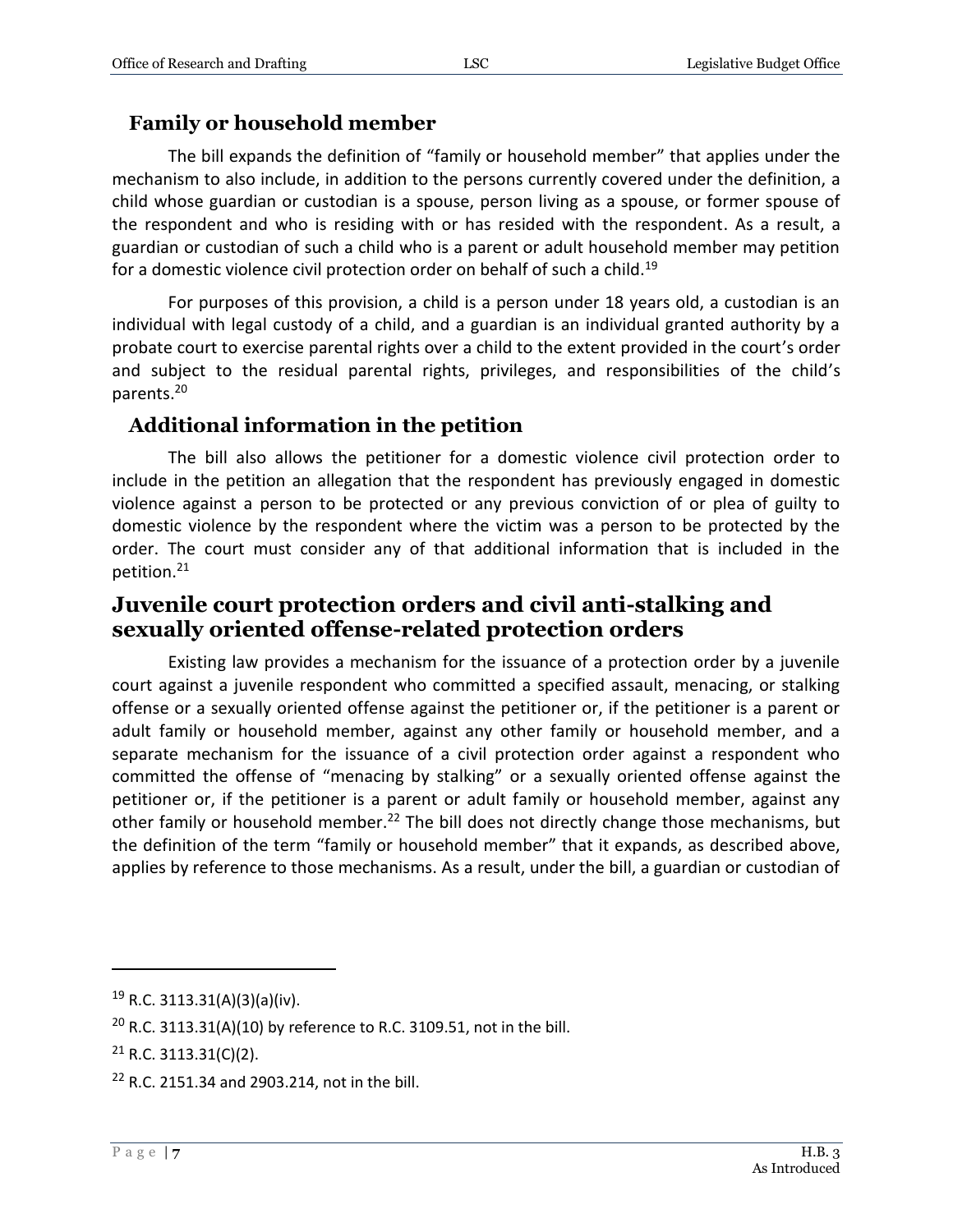a child covered by the expansion who is a parent or adult household member may petition for a protection order on behalf of such a child under the mechanisms.<sup>23</sup>

### <span id="page-7-0"></span>**Emergency protection orders**

The bill creates a new type of protection order described as an "emergency protection order." A law enforcement officer, on behalf of a victim of domestic violence, is permitted to request an emergency protection order from a "judicial officer" (the bill does not define this term) during any period of time that the court is not open for regular business. A law enforcement officer is permitted under the bill to make a request for an emergency protection order only with the consent of the victim or without consent if the victim is unable to give consent for any reason, including that the victim is intoxicated, drugged, or unconscious.<sup>24</sup>

#### <span id="page-7-1"></span>**Form of the request**

A request for an emergency protection order under the bill may be made orally or in writing based on the sworn statement of the law enforcement officer. If the request is made orally, it must be recorded by the judicial officer and made part of the file regarding the matter. A request for an emergency protection order must contain all of the following:<sup>25</sup>

- An allegation of either of the following by the person seeking the order:
	- That the victim is in immediate and present danger of domestic violence based on the officer's observations and an allegation of a recent incident of domestic violence;
	- $\Box$  That a child of the victim is in immediate and present danger, based on the officer's observations and an allegation of a recent incident of domestic violence.
- Whether the law enforcement officer making the request is doing so with the consent of the victim or is making the request without the consent of the victim and, if the officer is making it without the consent of the victim, the reason for which the victim is unable to consent.

#### <span id="page-7-2"></span>**Issuance or denial of an emergency protection order**

If the court finds probable cause, based on a request made as described in "**Form of the request**," above, to believe that the victim or child of a victim is in immediate danger based on an allegation of a recent incident of domestic violence, the court must approve the request and issue an emergency protection order. If the request is made without the consent of the victim, in addition to all other information considered in determining whether to find probable cause for that belief, the court must consider the reason for which the victim is unable to give consent as specified in the request. Absent a finding of probable cause, the court must

<sup>&</sup>lt;sup>23</sup> R.C. 2151.34 and 2903.214, not in the bill.

<sup>&</sup>lt;sup>24</sup> R.C. 2919.261.

 $25$  R.C. 2919.261(A)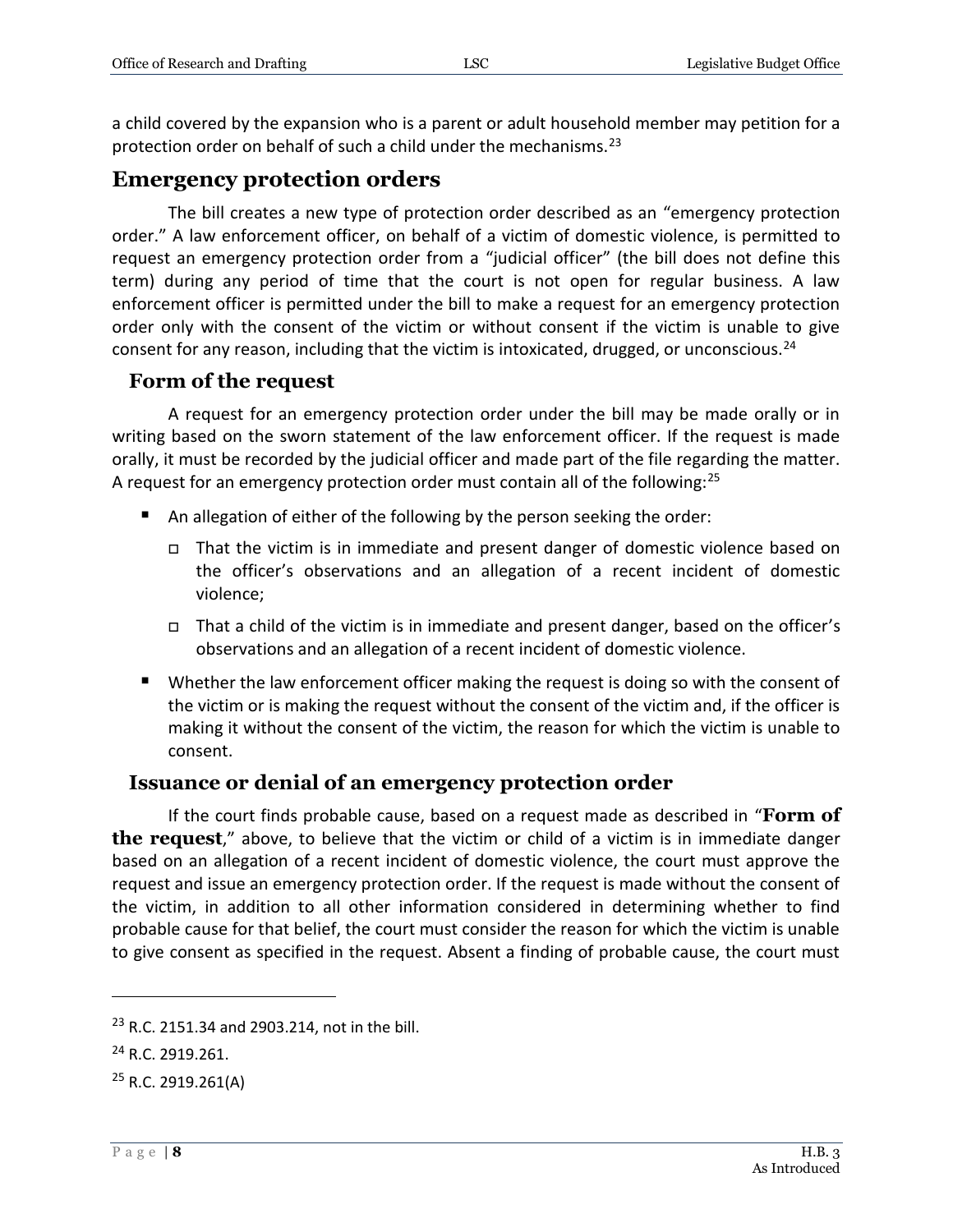deny the request and may not issue an emergency protection order. The law enforcement officer who made a request for an emergency protection order that was denied is not permitted to make a request for an emergency protection order to a different judge with respect to the same victim based on the same allegation of a recent incident of domestic violence as the incident included in the request that was denied.<sup>26</sup>

#### <span id="page-8-0"></span>**Content of an emergency protection order**

An emergency protection order may contain any of the following terms:<sup>27</sup>

- That the alleged domestic violence offender refrain from abusing, threatening, harassing, stalking, or forcing sexual relations on a protected person;
- That the alleged domestic violence offender refrain from entering or interfering with the residence, school, business, place of employment, child care provider, or child day-care center of a protected person;
- **That the alleged domestic violence offender refrain from initiating or having any contact** with a protected person or the residence, school, business, place of employment, child care provider, or child day-care center of a protected person (contact, in this instance, includes telephone contact; contact by text message, instant message, voice mail, electronic mail, or social networking media and contact by any other means of communication);
- That the alleged domestic violence offender refrain from being within 500 feet of a protected person.

#### <span id="page-8-1"></span>**Communicating the terms of the order**

A court that orders an emergency protection order must communicate the terms of the order by reliable electronic means to an officer of the appropriate law enforcement agency. Upon receiving the order, the law enforcement officer must do both of the following: $^{28}$ 

- $\blacksquare$  Provide a copy of the order to each person protected by the order;
- **Provide a copy of the order to the alleged domestic violence offender who is subject to** the order or inform the alleged offender of the existence of the protection order.

#### <span id="page-8-2"></span>**Expiration of the order**

An emergency protection order remains in effect until the earliest of the following:<sup>29</sup>

■ 96 hours after the order was issued:

<sup>26</sup> R.C. 2919.261(B).

 $27$  R.C. 2919.261(C) and (F).

<sup>28</sup> R.C. 2919.261(D).

 $29$  R.C. 2919.261(E).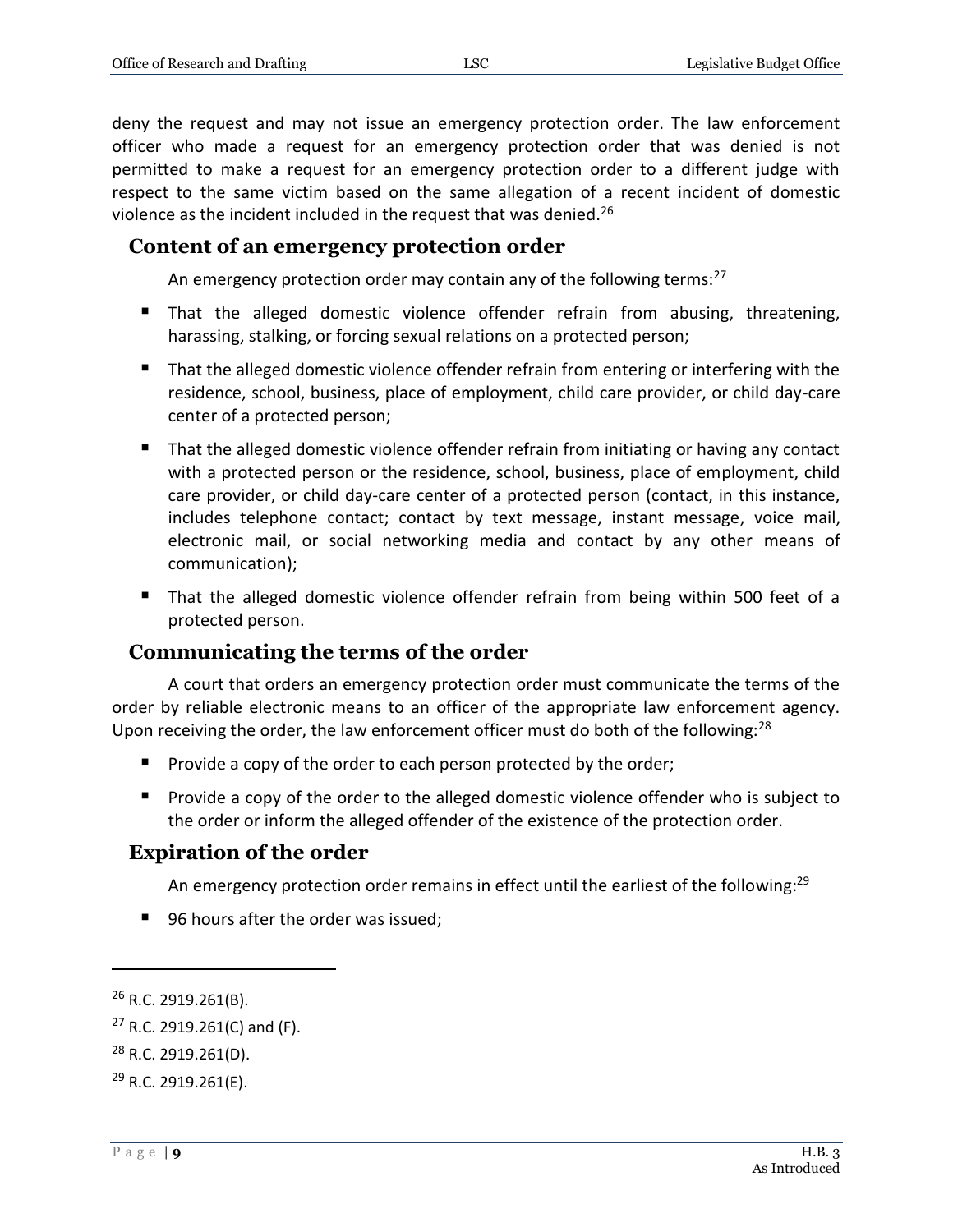- The first day that the court is open for business after the day the order was issued;
- $\blacksquare$  The time at which the court, at the request of the petitioner, terminates the order.

## <span id="page-9-0"></span>**Advising victims of the availability of emergency protection orders**

When a peace officer who is authorized to make arrests for a violation of state or local law investigates a report of an alleged incident of the offense of domestic violence or an alleged incident of the offense of violating a protection order, the bill requires that the peace officer advise the victim of the availability of an emergency protection order. Currently, retained by the bill, the peace officer must advise the victim of the availability of a civil domestic violence protection order or a temporary protection order that might be available if specified criminal charges are filed.<sup>30</sup>

## <span id="page-9-1"></span>**Violating the order**

The bill includes a violation of an emergency protection order within the prohibition under the crime of "violating a protection order." Under the prohibition, as expanded, a person is prohibited from recklessly violating the terms of an emergency protection order, or the terms of any of the existing protection orders currently listed under the prohibition. The existing penalty for the offense, which is a first degree misdemeanor, a fifth degree felony, or a third degree felony, depending on the circumstances present, applies to a violation of the prohibition involving an emergency protection order. $31$ 

## <span id="page-9-2"></span>**Procedures for high risk domestic violence victims**

Under the bill, within 90 days after the bill's effective date, the chief law enforcement officer of each agency, instrumentality, or political subdivision that is served by any peace officer who has arrest authority for violations of state or local law must identify local and regional domestic violence advocacy services to which individuals experiencing domestic violence or violation of a protection order and determined to be high risk may be referred.<sup>32</sup> The bill requires each law enforcement agency, instrumentality, or political subdivision that is served by any such peace officer to adopt written policies, written procedures implementing the policies, and any other necessary written procedures for the peace officers who serve the agency, instrumentality, or political subdivision to follow in screening alleged incidents of the offense of domestic violence and alleged incidents of the offense of violating a protection order for referral to local or regional domestic violence advocacy services. The policies and procedures must include all of the following: $33$ 

 $30$  R.C. 2935.032(C)(2).

<sup>31</sup> R.C. 2919.27.

<sup>32</sup> R.C. 2935.033(B).

<sup>33</sup> R.C. 2935.033(A) and (C).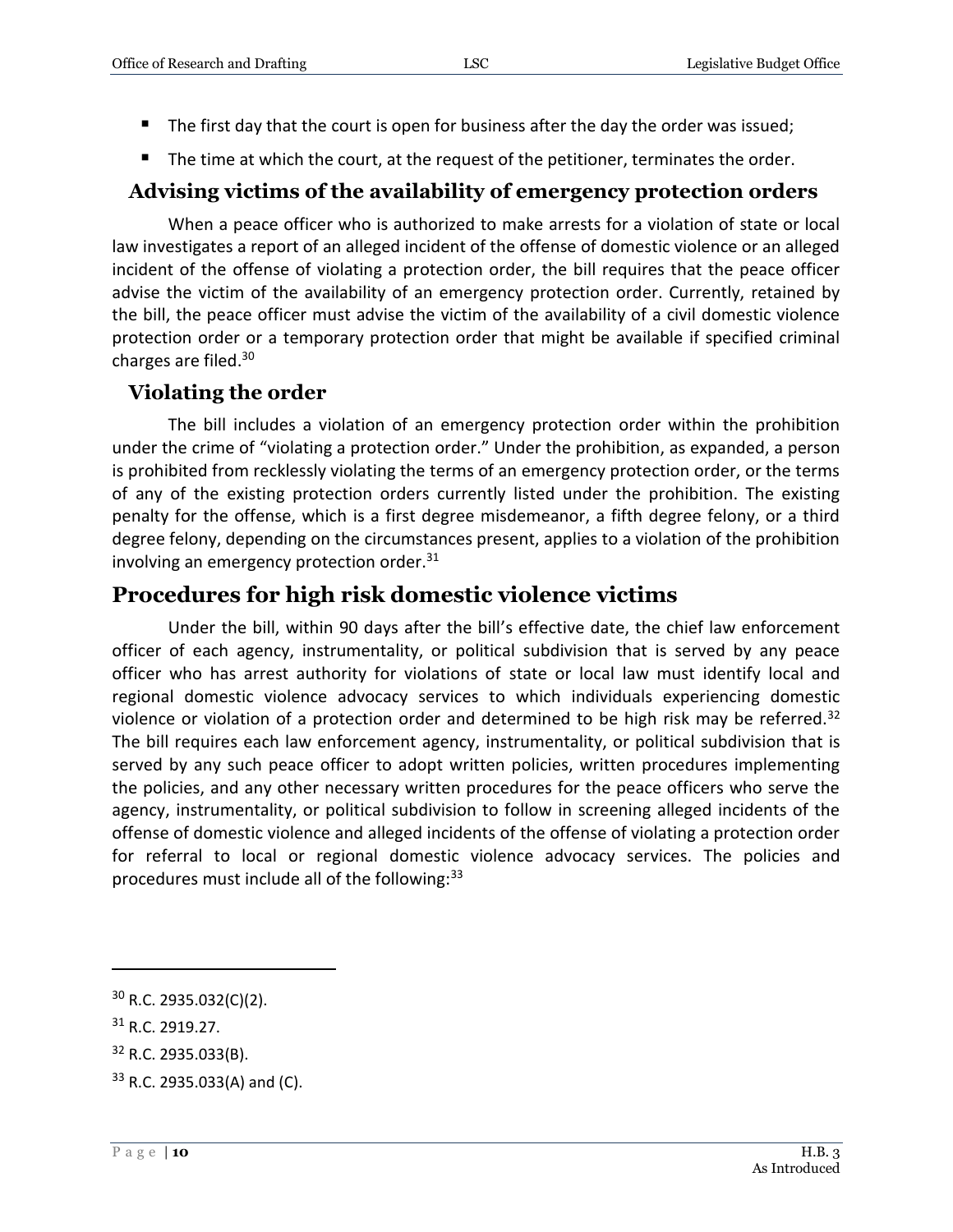- A requirement that peace officers who serve the agency, instrumentality, or political subdivision automatically refer any case of domestic violence that involves an allegation of strangulation to local or regional domestic violence advocacy services and provide the victim with the following warning:
	- "I have a duty to warn you that strangulation is serious and can cause internal injuries, brain damage, and delayed health consequences such as strokes, thyroid issues, miscarriage, and death. Research shows that if you are strangled one time, you are more likely to be killed by your partner. I strongly encourage you to seek immediate medical attention at an emergency department and to ask for support from an advocate";
- A lethality assessment screening tool, selected by the agency, instrumentality, or political subdivision from those qualified by the Attorney General (AG) under the provisions described in "**Domestic violence training**," below, to be used by peace officers to screen victims of alleged incidents of domestic violence and alleged incidents of violating a protection order for referral to local or regional domestic violence advocacy services (as used in this provision, "lethality assessment screening tool" means such a tool included in the list of validated and evidence-based lethality assessment screening tools by the AG under the provisions described in "**Domestic violence training**," below);
- **Procedures for connecting high risk victims to domestic violence advocacy programs,** community and faith-based programs, nonprofit mental health programs, and other programs that may be able to assist high risk victims;
- **Procedures for local or regional domestic violence advocacy services to consult with** prosecutors on charges and negotiated plea agreements in cases referred to the services.

## <span id="page-10-0"></span>**Domestic violence law enforcement training**

## <span id="page-10-1"></span>**Biennial professional training**

Currently, the AG, with the advice of the Ohio Peace Officer Training Commission (OPOTC), is required to adopt rules, in accordance with the Administrative Procedure Act,  $34$  that set forth minimum standards for continuing professional training for peace officers and troopers and governing the administration of such programs for peace officers and troopers. The rules must include several mandatory authorizations and prohibitions. The bill adds a provision requiring that the rules, in addition to the currently required content, also must do or include the following:<sup>35</sup>

<sup>&</sup>lt;sup>34</sup> R.C. Chapter 119, not in the bill.

 $35$  R.C. 109.803(B)(4) and (5); also (A)(1).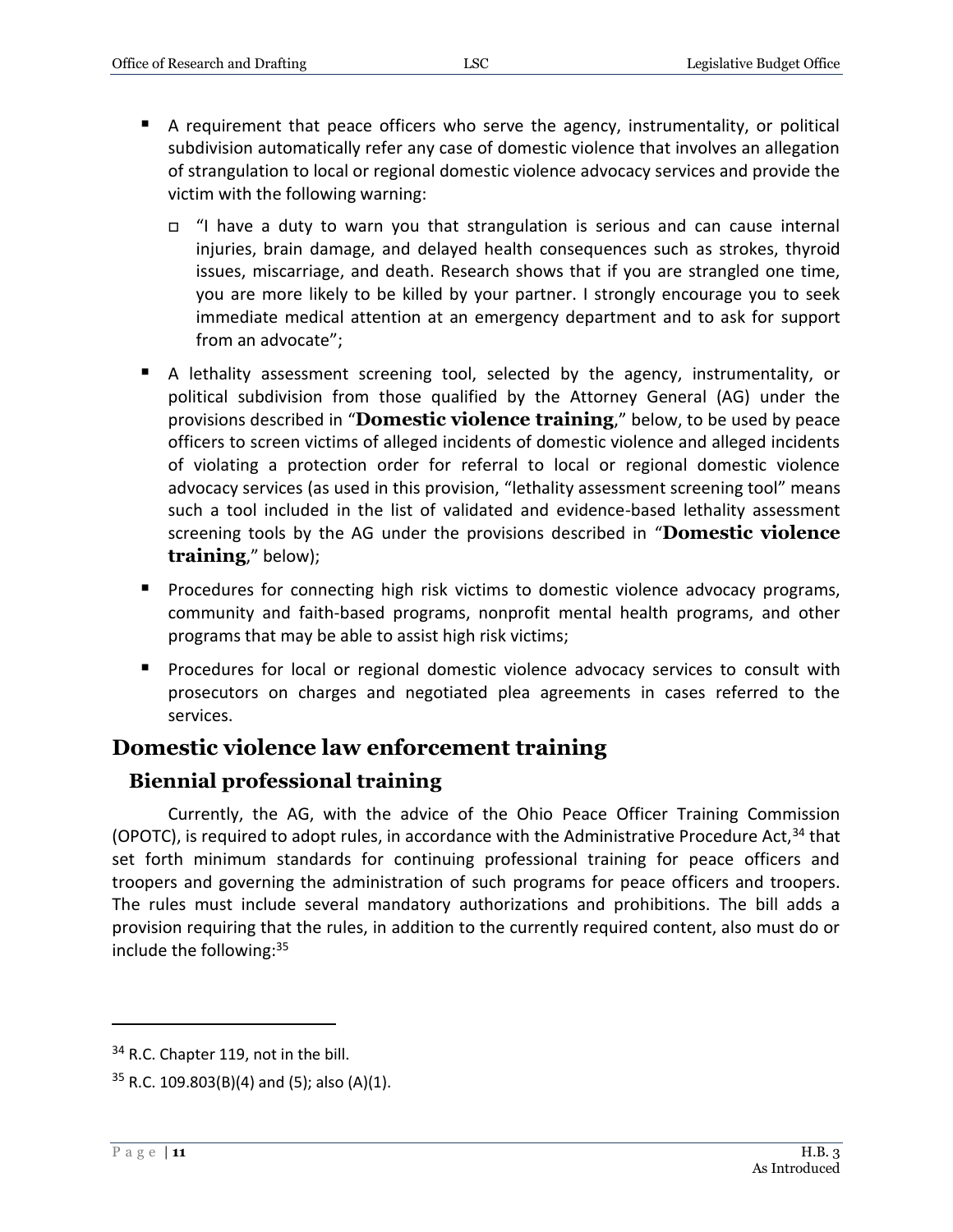- Require every peace officer and trooper who handles complaints of domestic violence to complete biennial professional training on both of the following (related to this requirement, the bill specifies that it is an exception to an existing provision that specifies that continuing training is not required if reimbursement funding is not available);
- Intervention techniques in domestic violence cases and the use of an evidence-based lethality assessment screening tool to determine the level of risk to a victim of domestic violence;
- The referral of high risk victims to local or regional domestic violence advocacy services;
- Allow OPOTC to pay for the training described above using federal funds made available to the state or localities pursuant to a program of the United States Department of Justice or using funds appropriated by the General Assembly or allocated for that purpose by the AG. To assist with the bill's costs to the OPOTC, the bill also increases, in the Attorney General's operating budget, the amount appropriated from the Ohio Peace Officer Training Academy Fee Fund to Police Officers' Training Academy Fee line, by \$150,000 in FY 2020. 36

#### <span id="page-11-0"></span>**Local law enforcement policies**

Under existing law, each agency, instrumentality, or political subdivision that is served by any peace officer who is authorized to make arrests for a violation of state or local law must adopt written policies, written procedures implementing the policies, and other written procedures for the appropriate response to each report of an alleged incident of the offense of domestic violence or the offense of violating a protection order. Each policy must include specified types of provisions, including provisions requiring peace officers who serve the entity to engage in specified types of conduct. The bill expands the specified types of peace officer conduct that must be required in each policy to also require two additional types of conduct. First, the policy must require that peace officers screen a victim of the offense of domestic violence or the offense of violating a protection order using an evidence-based lethality assessment screening tool adopted under the provisions described above in "**Procedures for high risk domestic violence victims**" to determine if the case should be referred to local or regional domestic violence advocacy services as required under those provisions. Second, the policy must require that a peace officer who conducts an evidence-based lethality assessment screening submit the results of any screening to the court and prosecuting attorney having jurisdiction over any criminal complaint filed in connection with the offense when the investigative file, police report, and other information in that case is sent to the court and the prosecutor.<sup>37</sup>

<sup>&</sup>lt;sup>36</sup> Sections 7 and 8.

<sup>37</sup> R.C. 2935.032(A)(2)(e) and (f).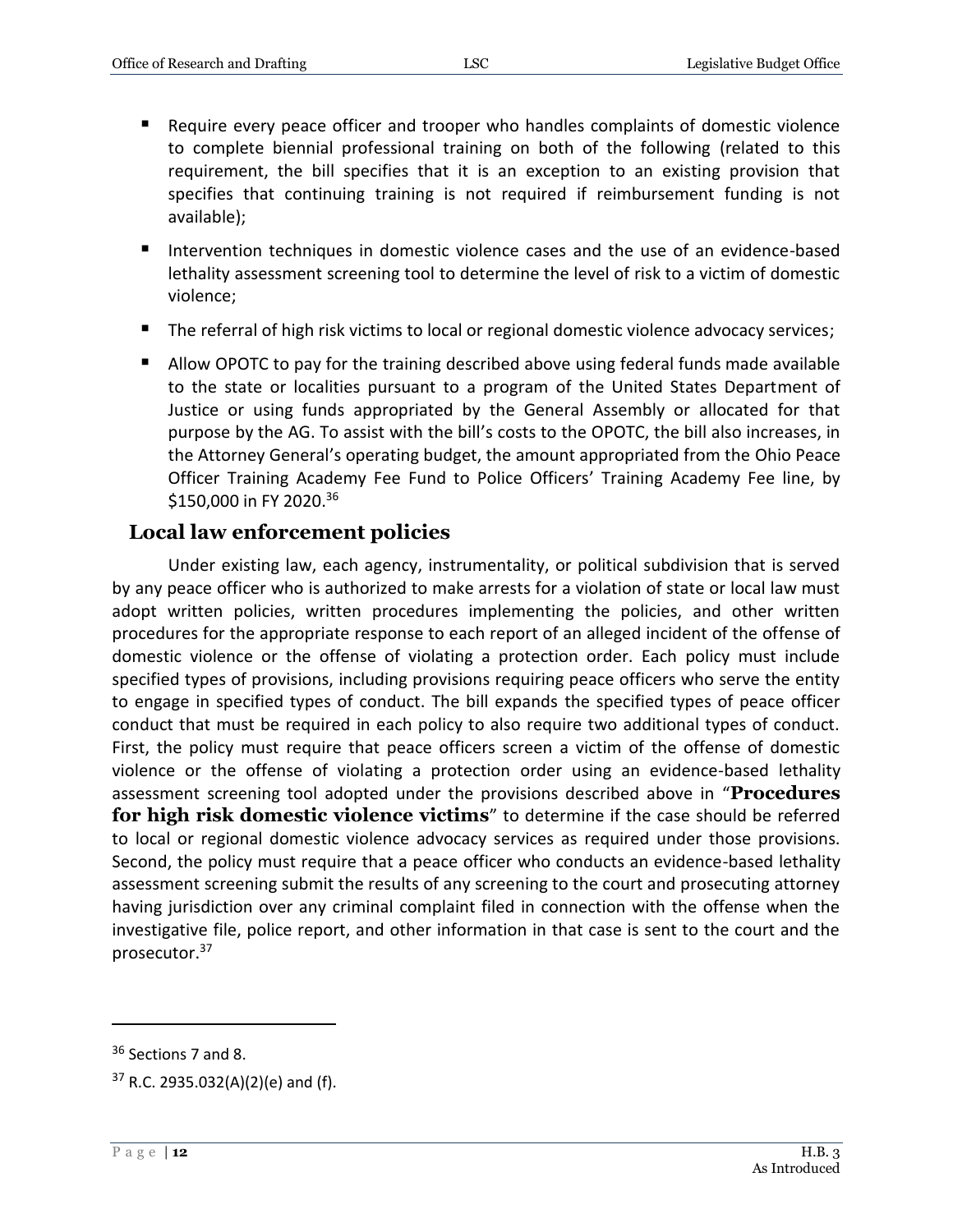#### <span id="page-12-0"></span>**Domestic violence training**

Currently, the AG is required to adopt rules in accordance with the Administrative Procedure Act that govern the training of peace officers in the handling of the offense of domestic violence, other types of domestic violence-related offenses and incidents, and domestic violence civil protection orders and temporary protection orders. The rules must include specified types of provisions, including specified training related to those matters that is required to complete peace officer basic training. The bill expands the required content of the rules to require that the AG also include both of the following in the rules: $38$ 

- A requirement that the required basic training for peace officers include, in addition to the currently mandated training, training in using an evidence-based lethality assessment screening tool to determine the level of risk to a victim of domestic violence and to refer high risk victims to local or regional domestic violence advocacy services, as required under the provisions described above in "**Procedures for high risk domestic violence victims**";
- A list of validated and evidence-based lethality assessment screening tools that constitute "qualified lethality assessment screening tools," including all of the following:
	- □ The domestic violence lethality screen for first responders developed by the Maryland Network Against Domestic Violence;
	- $\Box$  The danger assessment for law enforcement tool developed by the Jeanne Geiger Crisis Center;
	- Any other lethality assessment screening tool endorsed by the United States Department of Justice and found to meet criteria established by the AG.

## <span id="page-12-1"></span>**Peace officer civil immunity**

The bill expands existing civil immunity related to domestic violence arrests and seizures by peace officers so that it also applies to create immunity related to civil actions against a state officer or employee under the Court of Claims Law. Existing immunity, extended to state officers and employees under the bill, applies in either of the following scenarios: $39$ 

- When a peace officer arrests an individual for the offense of domestic violence or the offense of violating a protection order in accordance with law based on the officer's reasonable grounds to believe that the offense has been committed and reasonable cause to believe that the person arrested is guilty of committing the offense;
- When a peace officer seizes a deadly weapon in response to a report of an alleged incident of the offense of domestic violence or the offense of violating a protection

 $38$  R.C. 109.744(B)(4) and (C).

 $39$  R.C. 2935.03(B)(3) and (4).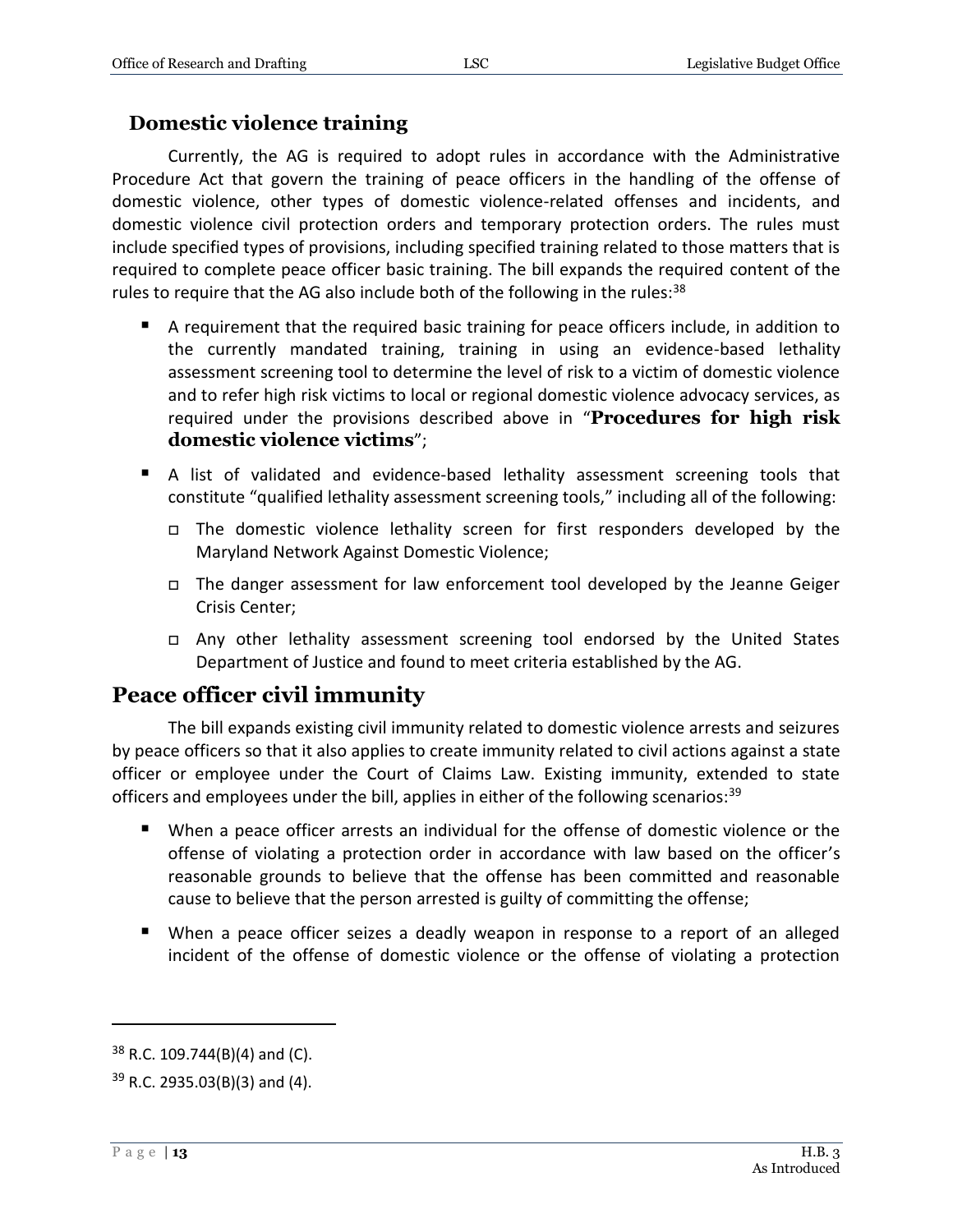order, and the circumstances of the incident involved the use or threatened use of a deadly weapon or a person involved in the incident brandished a deadly weapon.

### <span id="page-13-0"></span>**Domestic Violence Prosecution Study Committee**

The bill creates the Domestic Violence Prosecution Study Committee to examine policies to protect victims of domestic violence throughout the judicial process, including an investigation into the prevalence of dropped or amended domestic violence charges, and the cases in which a charge of domestic violence was dropped and the victim of domestic violence later became the victim of a homicide.<sup>40</sup>

#### <span id="page-13-1"></span>**Membership**

The Study Committee will consist of five members appointed by the Speaker of the House of Representatives and five members appointed by the Minority Leader of the House of Representatives, for a total of ten members. Both the Speaker and Minority Leader must include all of the following in the five members they appoint: $41$ 

- One member who is a domestic violence survivor;
- One member who is a domestic violence advocate;
- One member who is a prosecutor who handles domestic violence cases;
- One member who is a member of the judiciary with experience handling domestic violence cases;
- One member who is a member of the House of Representatives.

#### <span id="page-13-2"></span>**Timing**

The Speaker and Minority Leader must make appointments to the Study Committee as soon as practicable after the bill's effective date and the Study Committee must produce a report of its findings not later than one year after the bill's effective date. The Study Committee must submit that report to the Governor, the President of the Senate, the Speaker of the House of Representatives, the Minority Leader of the Senate, and the Minority Leader of the House of Representatives. Upon submission of the report, the Study Committee ceases to exist.<sup>42</sup>

## <span id="page-13-3"></span>**Prosecution conduct**

The bill states that the General Assembly, in enacting the bill, encourages prosecuting attorneys, in cases related to an incident of domestic violence, to consider the totality of the circumstances, to review all of the evidence in the case, and to resist seeking voluntary

 $40$  Section 6(A) and (B).

<sup>41</sup> Section 6(A).

<sup>&</sup>lt;sup>42</sup> Section 6(C).